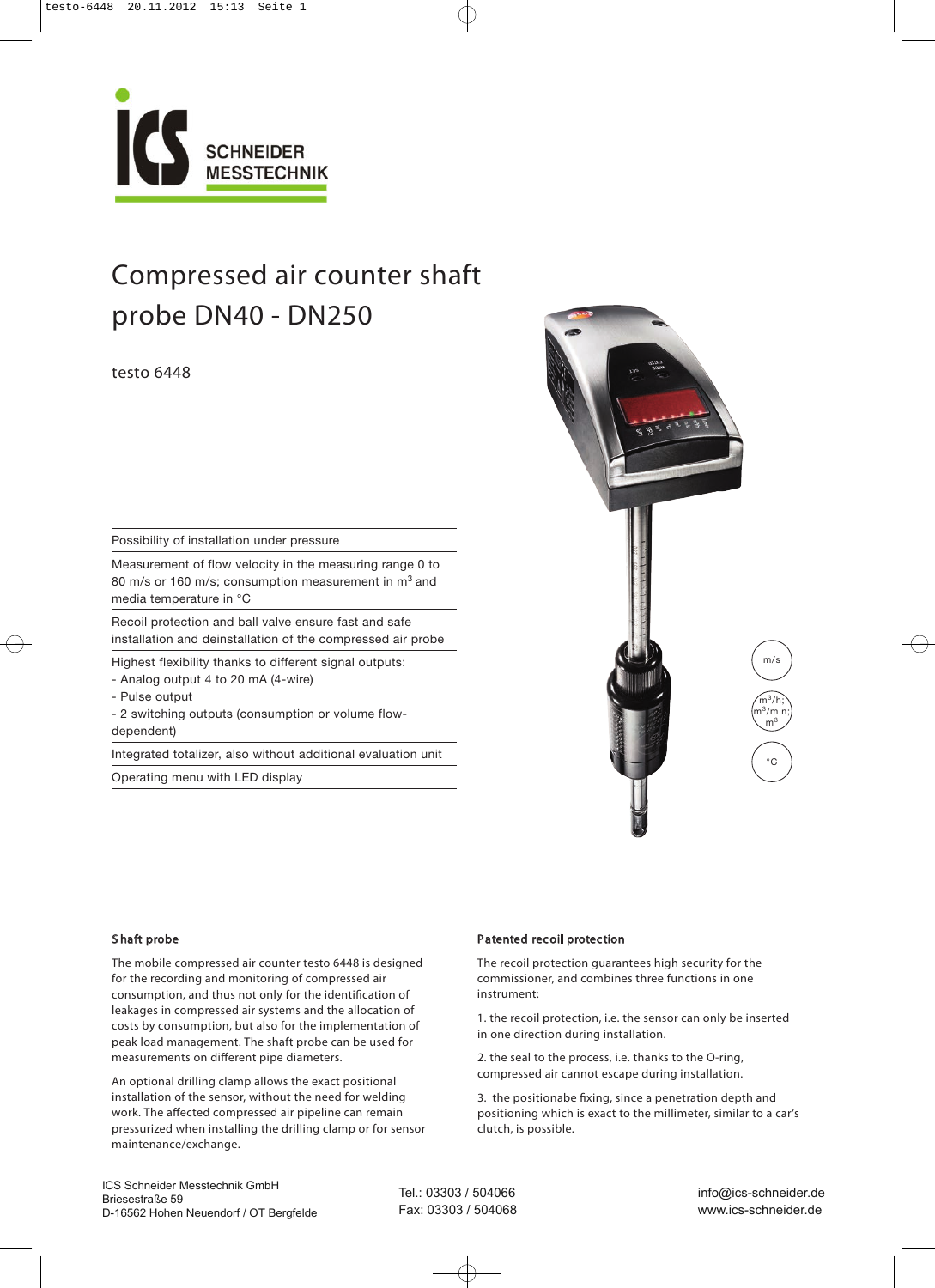# Technical data



#### Parameters

| Flow velocity                |                                                                                           |
|------------------------------|-------------------------------------------------------------------------------------------|
| Selectable units             | m/s                                                                                       |
| Measuring range <sup>1</sup> | 0 to 80 or 160 m/s                                                                        |
| Accuracy                     | $\pm 3$ % of meas. value $\pm 3$ % of fsv (at room temperature)                           |
| Sensor                       | Thermal, glass-coated ceramic sensor (calorimetric measurement procedure)                 |
| Response time                | $(0.1 \text{ sec}$ (for damping parameter = 0), delayable via operating menu (0 to 1 sec) |
| (Norm) volume flow           |                                                                                           |
| Selectable units             | $m^3/h$ . $m^3/m$ in. $m^3$                                                               |
| Measuring range <sup>1</sup> | Maximum measuring range of volume flow is dependent on inner pipe diameter (see page 3)   |
| <b>Temperature</b>           |                                                                                           |
| Unit                         | °C                                                                                        |
| Measuring range              | 0 to +60 °C / 32 °F to +140 °F                                                            |

### **Inputs and outputs**

### **Analog outputs**

| Output type            | 4 to 20 mA (4-wire) freely scalable between zero and measuring range end                                                                                                                       |
|------------------------|------------------------------------------------------------------------------------------------------------------------------------------------------------------------------------------------|
| Load                   | max. 500 $\Omega$                                                                                                                                                                              |
| <b>Further outputs</b> |                                                                                                                                                                                                |
| Pulse output           | Pulse speed freely settable in 1 $m3$ steps                                                                                                                                                    |
| Switch output          | 2 switch outputs, parameterizable (consumption or volume flow-dependent, NC, NO, hysteresis, window), loadable<br>with max. 20 to 30 VDC or 250 mA each, switch status is displayed via 2 LEDs |
| <b>Supply</b>          |                                                                                                                                                                                                |
| Voltage supply         | 19 to 30 V DC                                                                                                                                                                                  |
| Current consumption    | $\langle 100 \text{ mA}$                                                                                                                                                                       |
| Connection             | M12 x 1 plug, loadable up to 250 mA, short-circuit-proof (synchronized), reverse-polarity-proof, overload-proof                                                                                |
|                        |                                                                                                                                                                                                |

# **General technical data**

### **Design** Material housing PBT-GF 20, PC (APEC), Makrolon, V2A (1.4301), Viton Weight 850 g **Display** Display 4-figure alphanumerical display, two operating buttons, operating menu, LED (4 x green for phys. units, 3 x yellow for display x 1,000 or switch status) **Operation** Parameterization 2 operating buttons **Miscellaneous** Protection class IP 65/III EMC according to guideline 89/336 EEC Media contact V2A (1.4301), PEEK, polyester, Viton, anodized aluminium, glass-coated ceramics Norm reference Calculation of volume flow due to manual input possibility of temperature, humidity and pressure. Works settings: 15 °C, 1013.25 hPa, 0 %RH

### **Operating conditions**

| Humidity (sensor)                 | rel. humidity <90 %RH                                        |
|-----------------------------------|--------------------------------------------------------------|
|                                   | Operating temperature (housing) 0 to +60 °C (+32 to +140 °F) |
| Storage temperature               | -25 to +85 °C (-13 to +185 °F)                               |
| Measurement medium                | Compressed air, with special calibration also CO2 or N2      |
| Process pressure                  | PN 16 (max 16bar/232psi)                                     |
| Pressure tightness/<br>pipe clamp | 16 bar (max.) for DN40-DN200; 10 bar (max.) for DN250-DN300  |
| Air quality                       | ISO 8573: recommended classes 1-4-1                          |

<sup>1</sup> Specifications according to DIN 2533 (+15 °C, 1013.25 hPa, 0 %RH)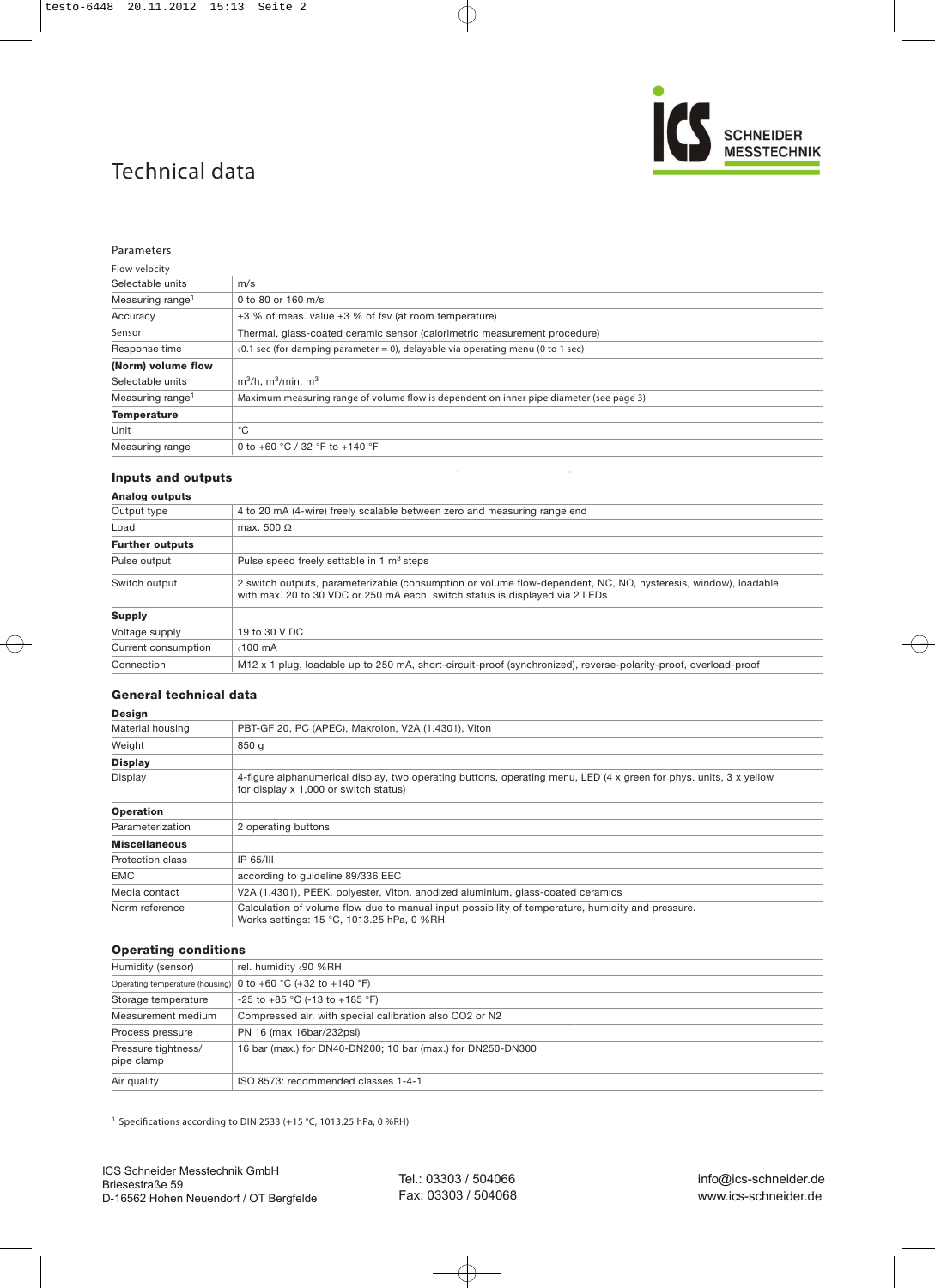

# Technical drawings



# Measuring range volume flow according to DIN2533

| Version       | $80 \text{ m/s}$ | $160$ m/s            |
|---------------|------------------|----------------------|
| <b>DN 40</b>  | 300 m $^3$ /h    | 600 m $^3$ /h        |
| DN 50         | 500 m $^3$ /h    | 1000 m $\frac{3}{h}$ |
| DN 65         | 940 m $^3$ /h    | 1880 m $3/h$         |
| <b>DN 80</b>  | 1300 m $^3$ /h   | $2600 \text{ m}^3/h$ |
| <b>DN 100</b> | 2200 m $^3$ /h   | 4400 m $^3$ /h       |
| <b>DN 125</b> | 3350 m $^3$ /h   | 6700 m $3/h$         |
| <b>DN 150</b> | 4975 m $^3$ /h   | 9950 m $^3$ /h       |
| <b>DN 200</b> | 8500 m $^3$ /h   | 17000 m $3/h$        |
| <b>DN 250</b> | 12825 m $^3$ /h  | 25650 m $3/h$        |

# Electrical connection



|                | <b>Terminal allocation</b>                             |
|----------------|--------------------------------------------------------|
| 1              | Supply connection 19 to 30<br>$VDC (+)$                |
| $\overline{2}$ | OUT 2 (analog output (4 to 20)<br>mA) or switch output |
| 3              | Supply connection 0 V (-)                              |
| $\overline{4}$ | OUT 1 (pulse output or<br>switch output)               |
|                | Wire colours for cable 0699 3393                       |
|                |                                                        |
|                | brown                                                  |
| white          |                                                        |
| blue           |                                                        |
| <b>black</b>   |                                                        |

\* If menu selection ImPR = Yes -> Pulse output If menu selection ImPR

= No -> Switch output

(pre-selection counter)